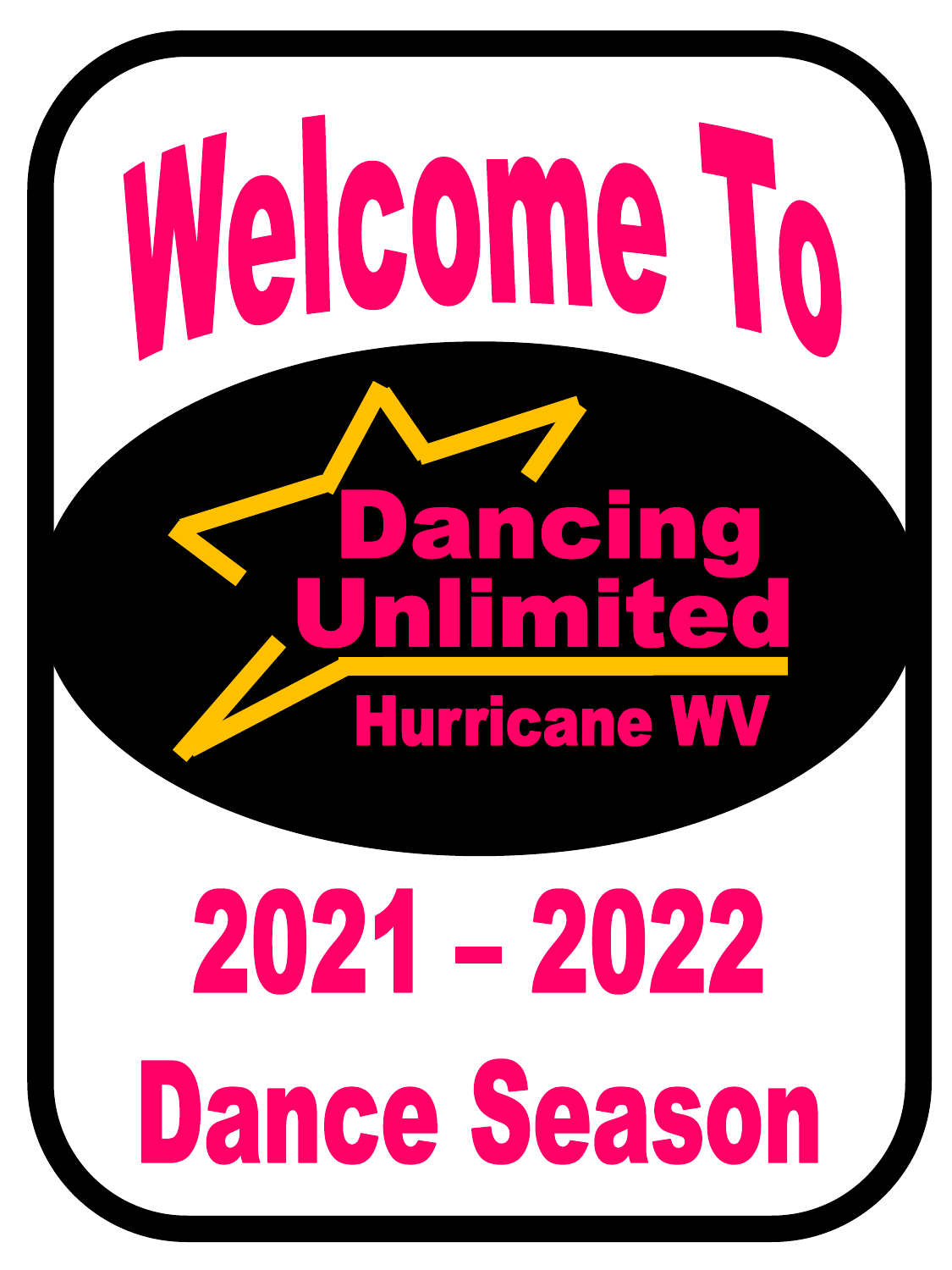### **Abour Our Studio**

Dancing Unlimited is owned and operated by Beverly Hauldren Barnett and is currently celebrating 37 years of dance instruction in the Hurricane community. Dancing Unlimited is a full-service dance studio offering instruction in Ballet, Tap, Jazz, Hip-Hop, Pointe Technique and Stretching/Conditioning.

Dancing Unlimited offers 35 classes per week, ages preschool to adult including beginner to advanced students. Additionally, we also offer Mom and Me for children ages 18 months to 3 years.

> We have 11 Competition Teams. Competition Teams are by invitation only.

Our goal is to bring the joy of dance to everyone that walks in the front door of our studio. At Dancing Unlimited, everyone matters! We strive to make everyone their personal best. We provide a safe and nurturing environment for our dancers as we develop our students in confidence, character and creativity. It doesn't matter where you begin but where you finish!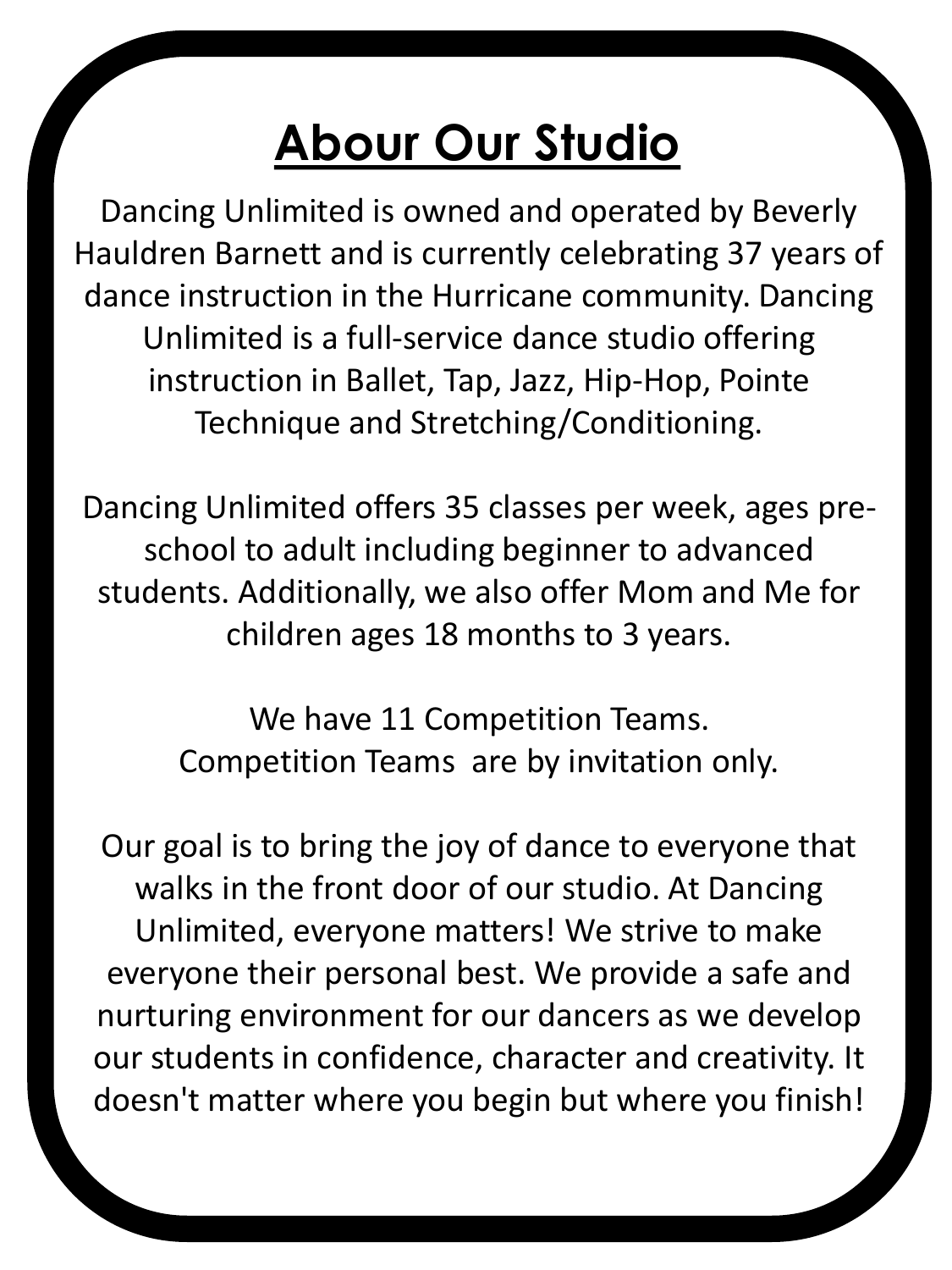### **Policies**

- •No food or drink in the dance studio rooms (except water)
- •The waiting area is not a playroom. Please be responsible for your children not taking classes.
- •Please use the observation windows to watch your child.
- •Dress Code, please refer to Curtain Call For Class.
- •All hair is to be pulled up and out of face.
- •You are responsible for personal belongings.
- •Tuition is due on the first of the month. Refunds or reductions are not given for missed classes.
- •You may withdraw from a class at any time by giving the instructor written or verbal notification by the end of the month.
- •Recital-Each spring the students will present a recital for family and friends. A recital fee will be charged for each family
- •Please notify us with changes in contact information.

#### **Fees**

| 90-minute class<br>\$85 per month |  |
|-----------------------------------|--|
| 60-minute class<br>\$65 per month |  |
| 45-minute class<br>\$60 per month |  |

We only accept Debit/Credit which will be automatically drafted from card on file at the studio. Each Additional Class or Additional child in the same family: 1 hour reduces to \$35 per month 1.5 hour reduces to \$45 per month \*\*\*\*Spring Recital Fee charged per family TBA\*\*\*\* Each family will receive a certain number of tickets with their recital fee and additional tickets will be sold for family and friends. The following classes are not subject to any Reduction: Dance Team \$20 per month 7% Sales Tax Added to ALL classes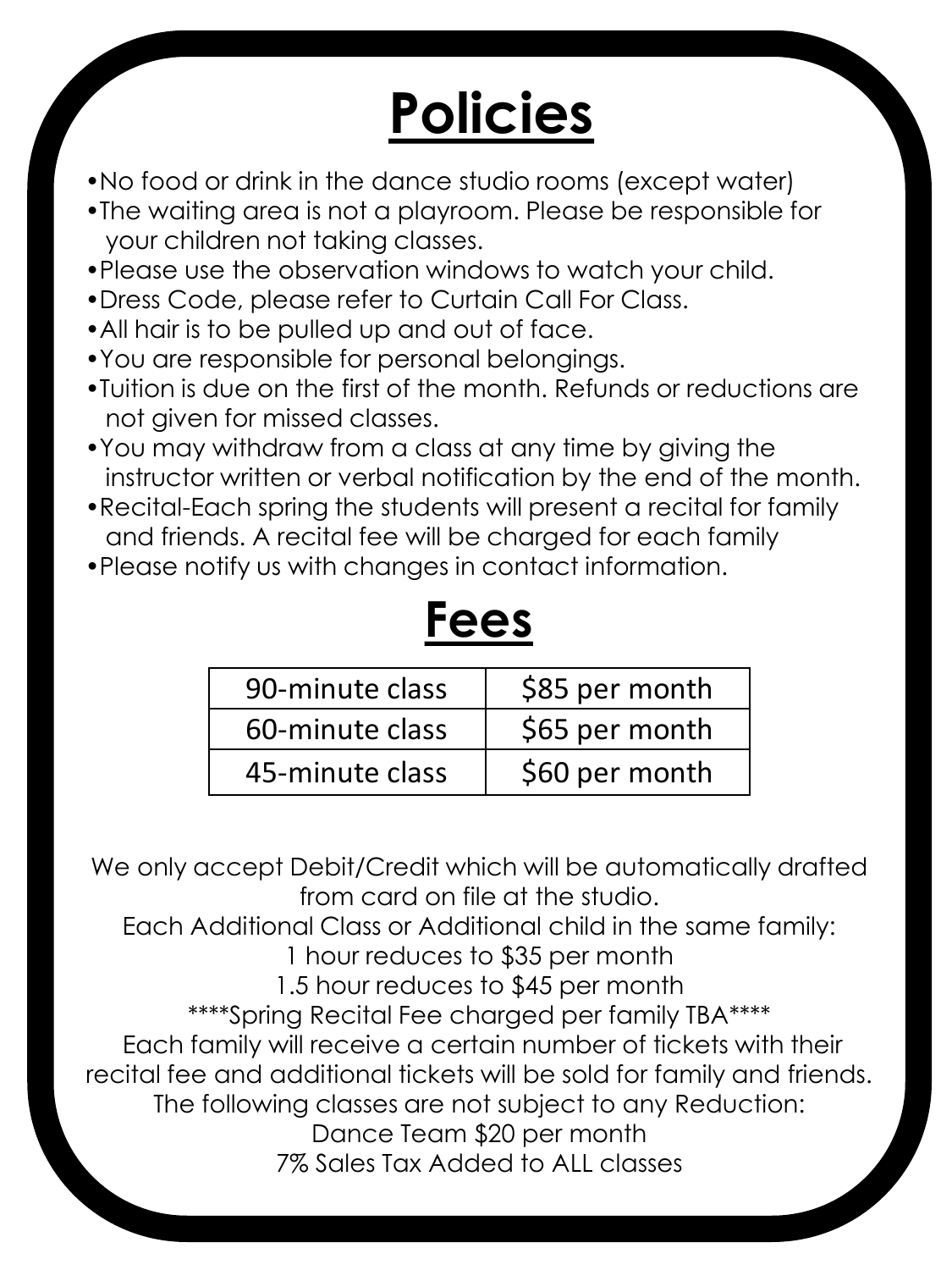### **Dancing Unlimited App**

Now you can register for classes and access your customer portal from your smart phones. Available on iTunes and Google Play.



You will then be taken to a list of classes that are available. For first time student registration please choose a class first and then you will be prompted to complete the registration form.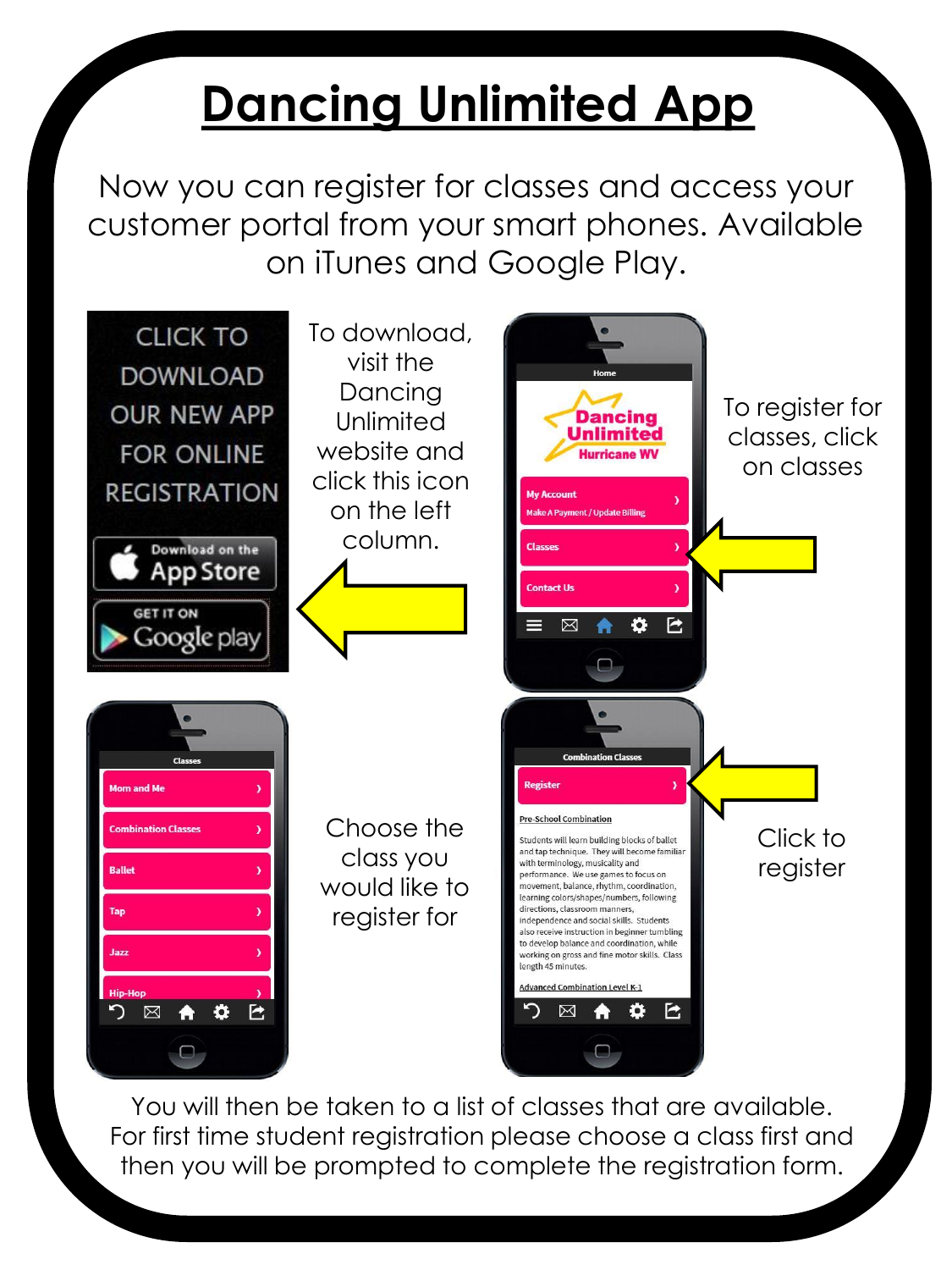## **Communication Band App**

We will be using the Band App as our primary means of studio/class communication.

> Every parent/guardian will need to download the Band App.

receive a text message with an invitation link for your class band. Once class registration are over, you will



For more information about the Band app, please visit band.us.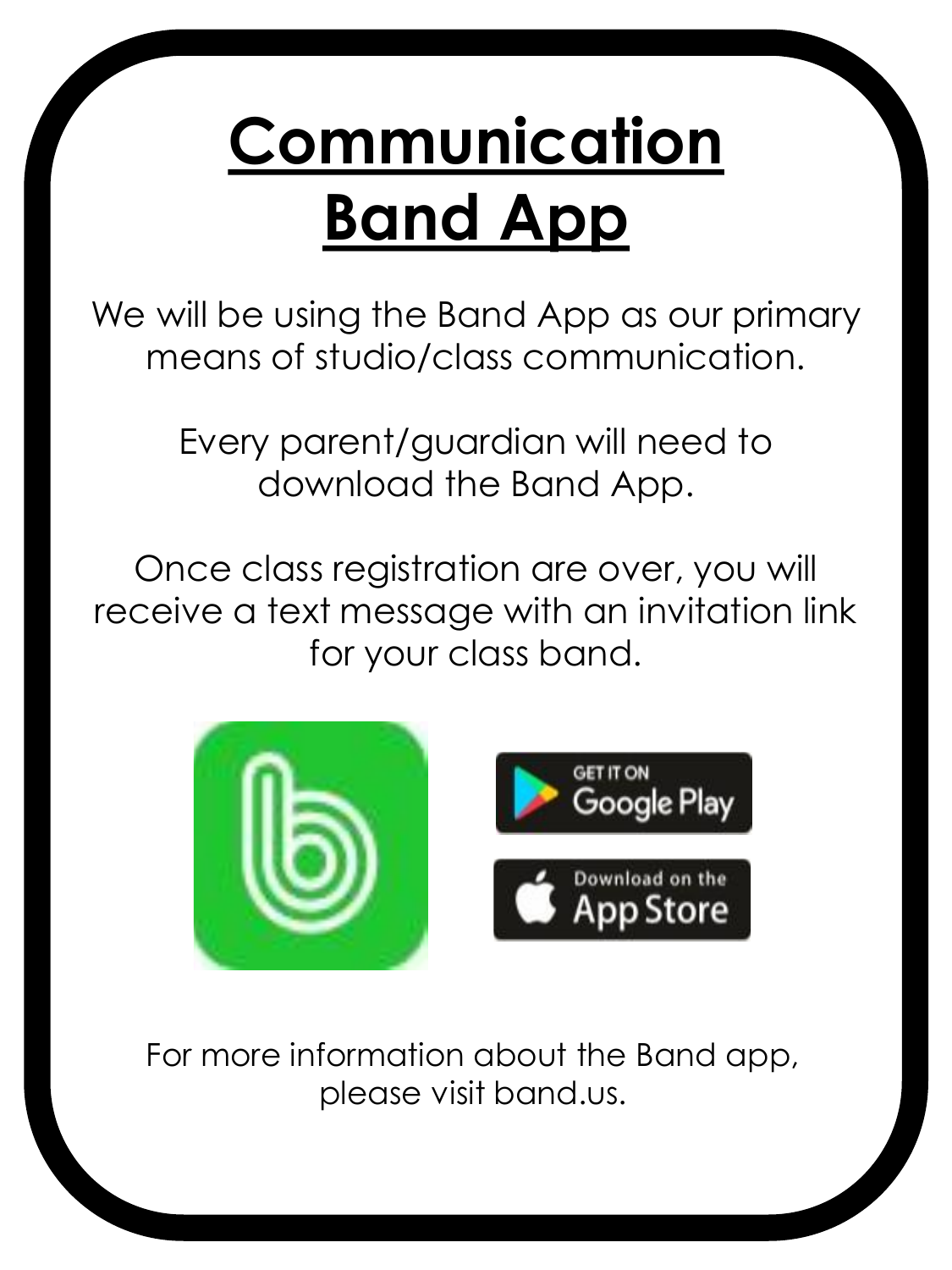# **NEW Discount Dance Class Wear**

Go to Dancing Unlimited's website www.dancingunlimtedwv.com And click on Discount Dance link.



mobility, they move to express a though or a feeling, and they move because it is joyful and feels wonderful. When their movement becomes consciously structured and is performed with awareness for it's own sake, it becomes DANCE.

About Our Staff Schedule **Class Descriptions** Policies Fees Contact **Spring Recital Calendar of Events** News and Announcements

> ONLINE REGISTRATION

**USTOMER ACCOU** PORTAL LOC IN

**MELCOME PACKE** 

**DISCOUNT DANCE** 

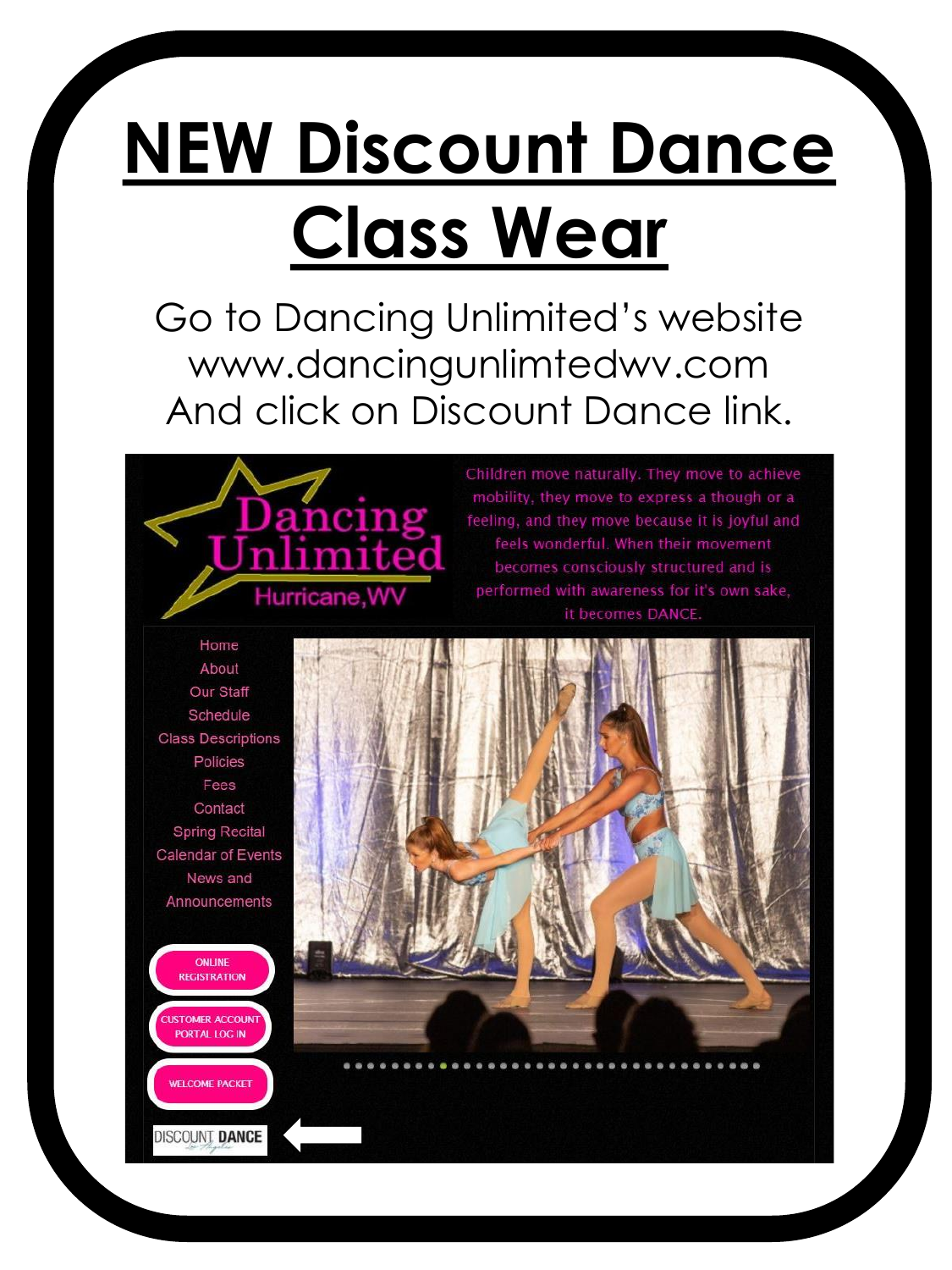## **Discount Dance Class Wear**

#### Select "Find Your Teacher" under the Teachers tab.



#### Follow website to find studio page. Type "Dancing Unlimited" and click Search.

Search by: Studio Name, Teacher Name, Teacher's Email, Teacher ID, or City.

Dancing Unlimited

**SEARCH** 

Click "Studio/School Page"

**Beverly H Barnett Dancing Unlimited** Hurricane, WV Teacher ID: TP38121 **Available: Studio/School Page**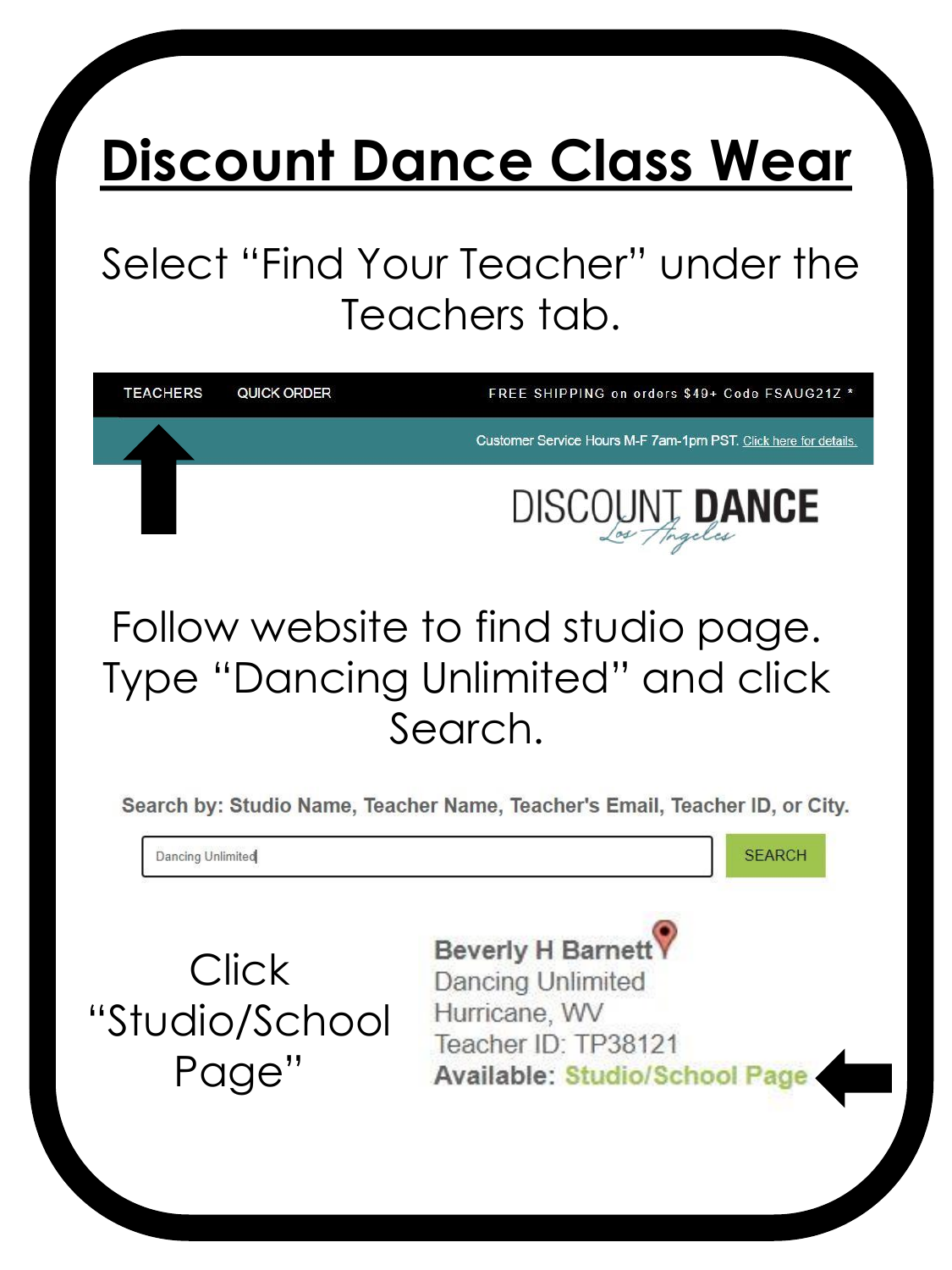## **Discount Dance Class Wear**

#### Select your dancer's class and order all required class dancewear.



Leotard and skirts must be purchased in Black. Jazz and Tap shoes must be purchased in Tan. Ballet shoes must be purchased in Ballet Pink.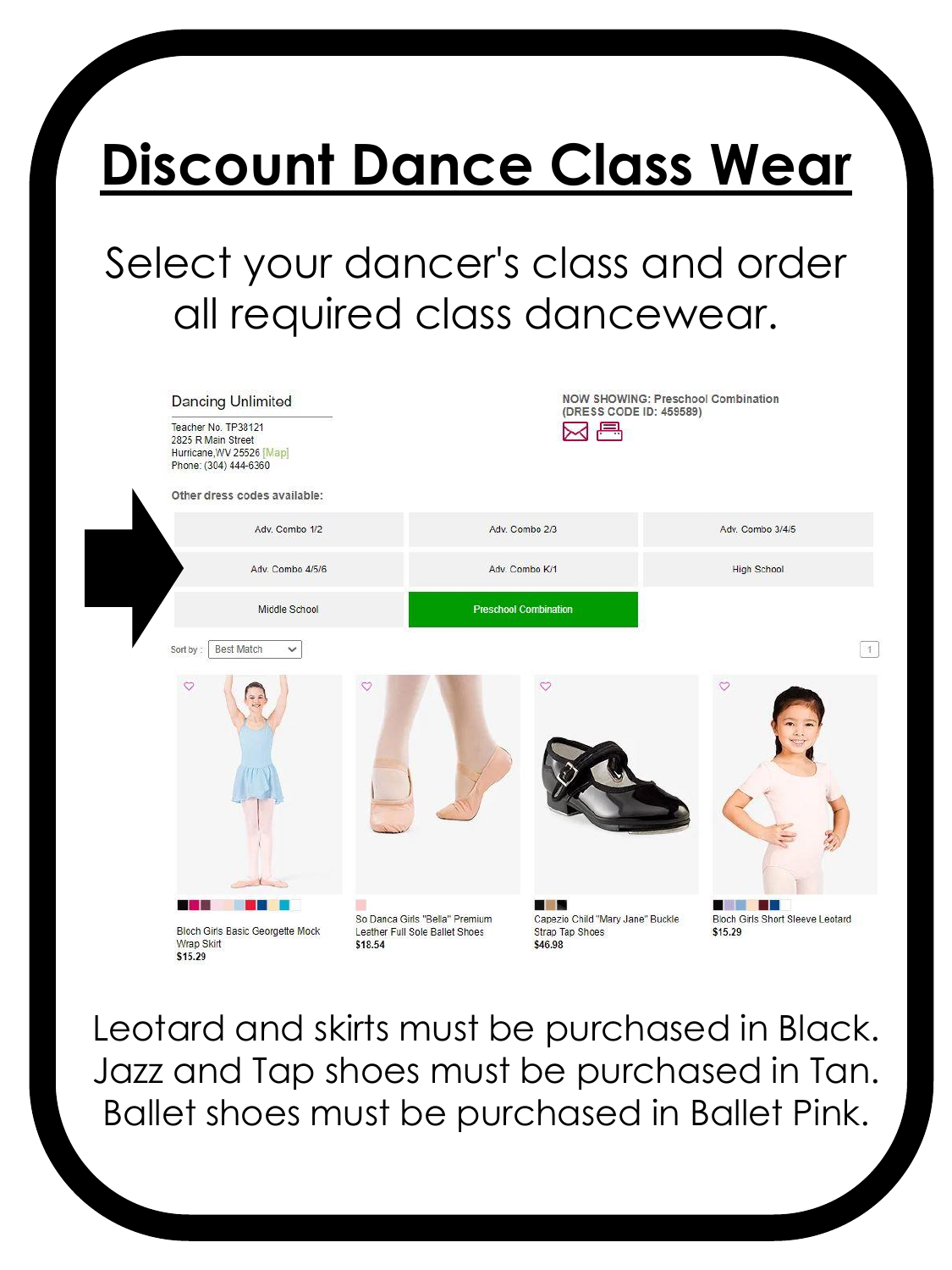| 2021-2022 Dancing Unlimited Class Schedule |                                            |                                                   |                                                   |                                            |                                        |                                                        |                                       |  |
|--------------------------------------------|--------------------------------------------|---------------------------------------------------|---------------------------------------------------|--------------------------------------------|----------------------------------------|--------------------------------------------------------|---------------------------------------|--|
| <b>MONDAY</b>                              |                                            |                                                   |                                                   | <b>TUESDAY</b>                             |                                        |                                                        |                                       |  |
| <b>Studio A</b>                            | <b>Studio B</b>                            | Studio C                                          | <b>Studio D</b>                                   | <b>Studio A</b>                            | <b>Studio B</b>                        | Studio C                                               | <b>Studio D</b>                       |  |
| 4:00<br><b>DUCT</b><br>Tap                 | 4:15<br>Preschool<br>Bev                   |                                                   | 4:00<br><b>DUCT</b><br>Jr Jazz (SG)               |                                            |                                        |                                                        | 4:00<br><b>HMSDT</b>                  |  |
| 5:00<br>AC 3/4/5<br><b>Sochill</b>         | 5:00<br>AC K/1<br><b>Nikki</b>             | 5:00<br><b>MS/HS</b><br>Tap<br>Jennie             |                                                   |                                            | 5:00<br>Preschool<br><b>Nikki</b>      |                                                        | 5:00<br><b>DUCT</b><br><b>Hip Hop</b> |  |
| Regan<br>Jennie                            | 6:00<br>Preschool<br><b>Nikki</b>          | 5:45<br>7/8/9<br><b>Ballet</b><br>Sochill         | 6:00<br><b>Technique 1</b><br>Regan               | 6:00<br>AC 4/5                             | 6:00<br><b>AC K/1</b><br><b>Nikki</b>  | 5:45<br>10/11/12<br><b>Ballet</b><br><b>Sochill</b>    |                                       |  |
| 6:30<br>AC 4/5/6 (A)                       | 7:00<br>AC 1/2<br><b>Nikki</b>             | 6:30<br>7/8/9<br>Jazz<br>Sochill                  |                                                   | Regan<br>Bev                               | 7:00<br>AC 2/3<br>Regan                | 6:30<br>10/11/12<br>Jazz<br><b>Sochill</b>             |                                       |  |
| <b>Jennie</b><br><b>Regan</b>              |                                            | 7:15<br><b>Technique 4</b><br><b>Sochill</b>      |                                                   |                                            |                                        | 7:15<br>9/10/11/12<br><b>Hip Hop</b><br><b>Sochill</b> |                                       |  |
|                                            |                                            | 8:15<br>6/7/8<br><b>Hip Hop</b><br><b>Sochill</b> |                                                   |                                            |                                        | 8:00<br><b>DUCT</b><br>Jr Jazz Line                    |                                       |  |
| <b>WEDNESDAY</b>                           |                                            |                                                   |                                                   | <b>THURSDAY</b>                            |                                        |                                                        |                                       |  |
| Studio A                                   | Studio B                                   | Studio C                                          | Studio D                                          | Studio A                                   | Studio B                               | Studio C                                               | Studio D                              |  |
|                                            |                                            | 4:00<br><b>DUCT</b><br>Mini Jazz (LG)             | 4:00<br><b>DUCT</b><br><b>Production</b>          |                                            |                                        | 4:00<br><b>Technique 2</b><br>Regan                    | 4:00<br><b>HMSDT</b>                  |  |
|                                            |                                            | 5:00<br><b>DUCT</b><br>Contemp (LG)               | 5:00<br><b>DUCT</b><br>Mini Jazz Line             |                                            | 5:00<br>Preschool<br><b>Bev</b>        | 5:00<br><b>Technique 3</b><br>Regan                    | 5:00<br><b>DUCT</b><br>Sr Jazz        |  |
| 6:00<br>Preschool<br><b>Nikki</b>          | 6:00<br>AC K/1<br>Jessica<br><b>Bev</b>    | 6:00<br>AC 5/6/7 (B)                              | 6:00<br>Stretch &<br><b>Conditioning</b><br>Regan | 6:00<br><b>AC 1/2</b><br>Regan             | 6:00<br>Mom & Me<br><b>Bev</b><br>Gina | 6:00<br><b>Hip Hop 3/4/5</b><br><b>Sochill</b>         | 6:00<br><b>DUCT</b>                   |  |
| 7:00<br>AC 2/3<br>Regan                    | 7:00<br>K/1/2<br><b>Hip Hop</b><br>Jessica | <b>Sochill</b><br><b>B</b> ev                     | 7:00<br><b>DUCT</b><br><b>Teen Jazz LG</b>        | 7:00<br>Beg/Int<br>Technique<br>Regan      |                                        | 7:00<br><b>DUCT</b><br>Contemp (SG)                    | 7:00<br><b>DUCT</b>                   |  |
| 8:00<br>Pointe<br><b>Sochill</b>           |                                            | 8:00<br><b>Hip Hop 3/4/5</b><br>Jessica           |                                                   | 8:00<br><b>Pre Pointe</b><br><b>Sochil</b> |                                        |                                                        | 8:00<br><b>DUCT</b>                   |  |